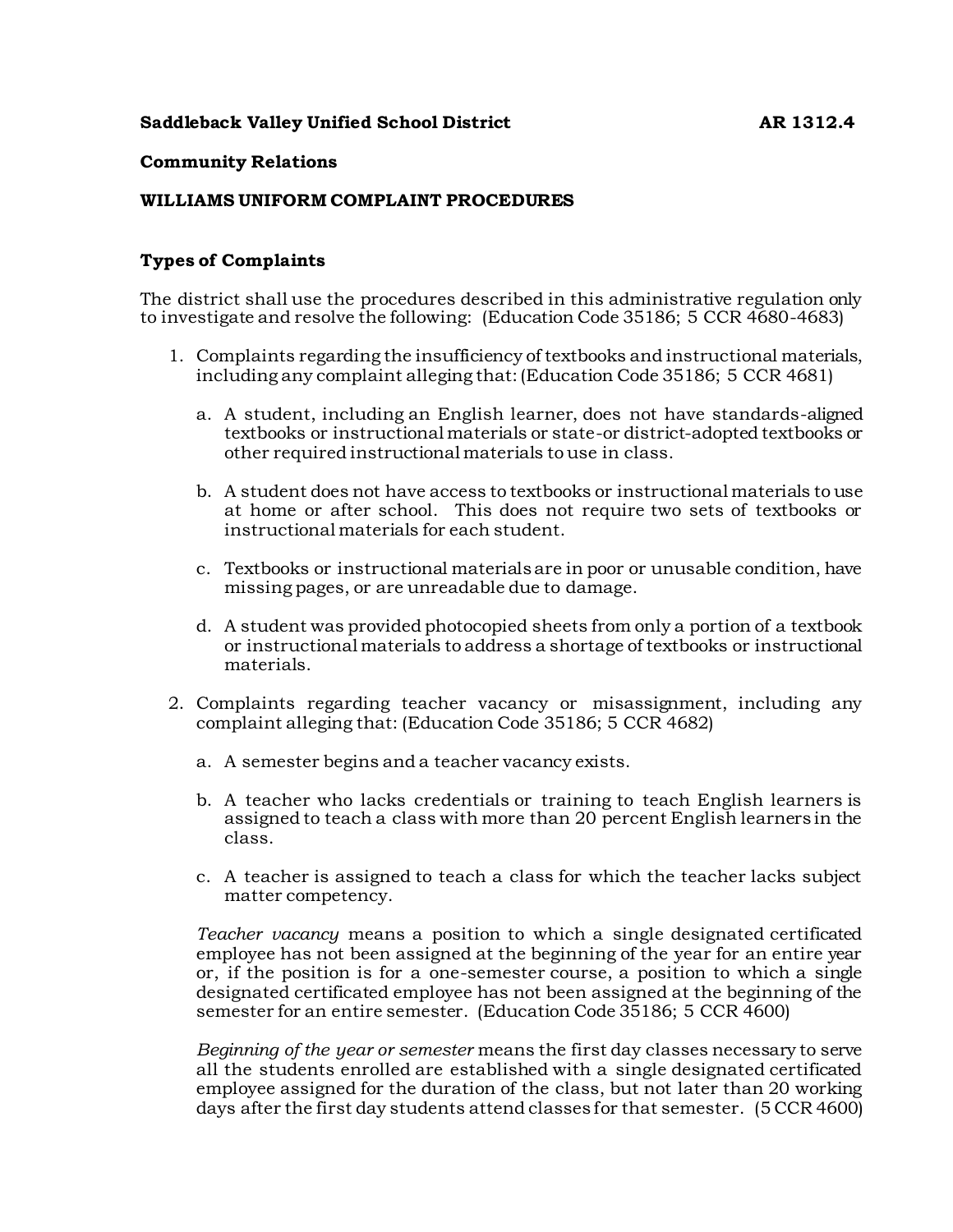*Misassignment* means the placement of a certificated employee in a teaching or services position for which the employee does not hold a legally recognized certificate or credential or the placement of a certificated employee in a teaching or services position that the employee is not otherwise authorized by statute to hold. (Education Code 35186; 5 CCR 4600)

- 3. Complaints regarding the condition of school facilities, including any complaint alleging that: (Education Code 35186; 5 CCR 4683)
	- a. A condition poses an emergency or urgent threat to the health or safety of students or staff.

*Emergency or urgent threat* means structures or systems that are in a condition that poses a threat to the health and safety of students or staff while at school, including, but not limited to, gas leaks; nonfunctioning heating, ventilation, fire sprinklers, or air-conditioning systems; electrical power failure; major sewer line stoppage; major pest or vermin infestation; broken windows or exterior doors or gates that will not lock and that pose a security risk; abatement of hazardous materials previously undiscovered that pose an immediate threat to students or staff; structural damage creating a hazardous or uninhabitable condition; or any other condition deemed appropriate. (Education Code 17597.72)

b. A school restroom has not been cleaned, maintained, or kept open in accordance with Education Code 35292.5

*Clean or maintained school restroom* means a school restroom has been cleaned or maintained regularly, is fully operational, or has been stocked at all times with toilet paper, soap, or paper towels or functional hand dryers. (Education Code 35292.5)

*Open restroom* means, the school has kept all restrooms open during school hours when students are not in classes and has kept a sufficient number of restrooms open during school hours when students are in classes. This does not apply when the temporary closing of the restroom is necessary for student safety or to make repairs. (Education Code 35292.5)

## **Forms and Notices**

The Superintendent or designee shall ensure a Williams complaint form is available at each school. However, complainants need not use the district's complaint form in order to file a complaint. (Education Code 35186; 5 CCR 4680)

The Superintendent or designee shall ensure that the district's complaint form specifies the location for filing a complaint and contains a space to indicate whether the complainant desires a response to the complaint. A complainant may add as much text to explain the complaint as desired. (Education Code 35186; 5 CCR 4680)

The Superintendent or designee shall post in each K-12 classroom in each school a notice containing the components specified in Education Code 35186. (Education Code 35186)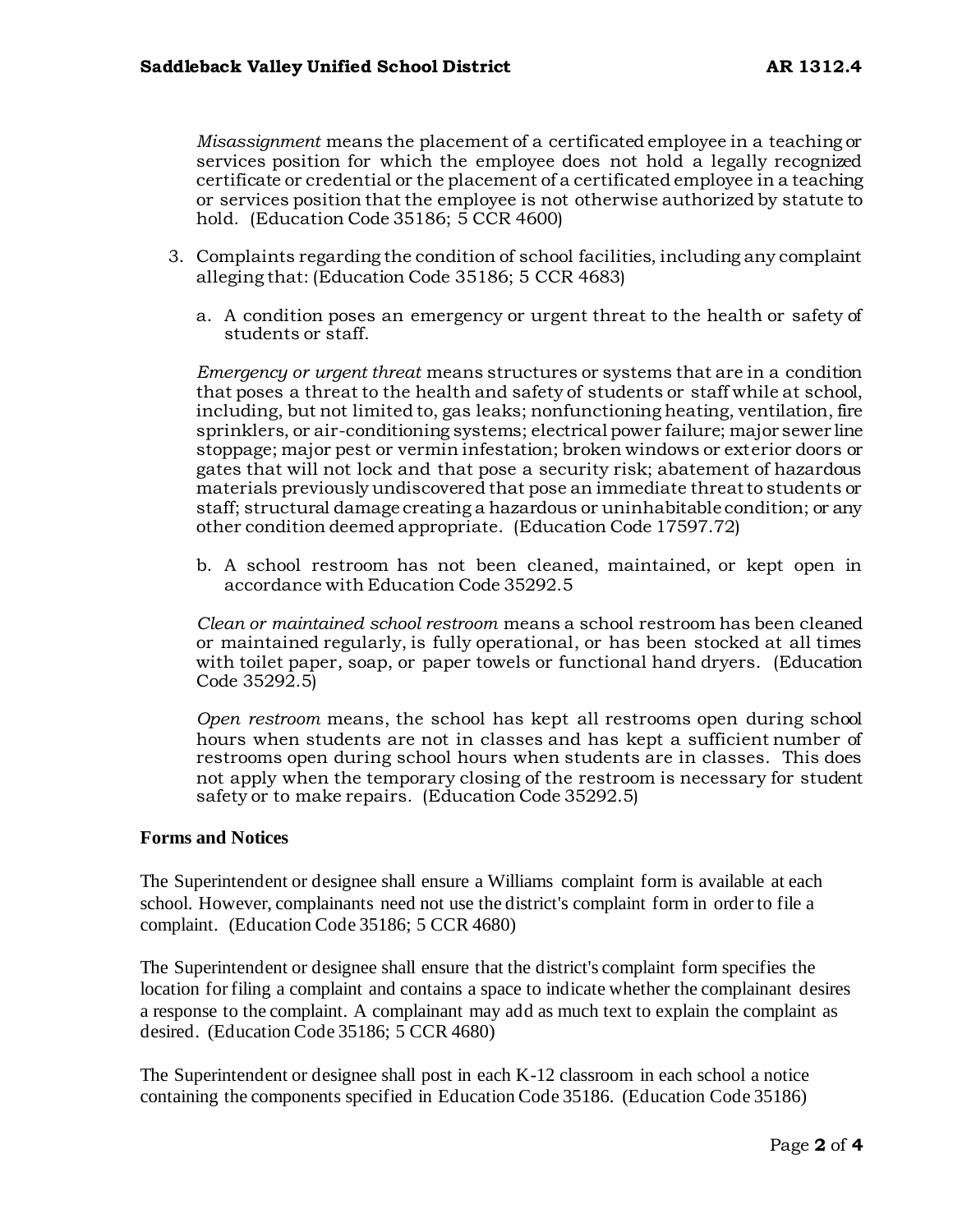# **Filing of Complaint**

A complaint alleging any condition(s) specified in the section "Types of Complaints" above shall be filed with the principal or designee at the school in which the complaint arises. A complaint about problems beyond the authority of the principal or designee shall be forwarded to the Superintendent or designee in a timely manner, but not to exceed 10 working days. Complaints may be filed anonymously (Education Code 35186; 5 CCR 4680)

#### **Investigation and Response**

The principal or a designee of the Superintendent shall make all reasonable efforts to investigate any problem within their authority. (Education Code 35186; 5 CCR 4685)

Investigation of a complaint regarding preschool health or safety issues shall begin within 10 calendar days of receipt of the complaint.

The principal or Superintendent's designee shall remedy a valid complaint within a reasonable time period not to exceed 30 working days from the date the complaint was received. (Education Code 35186; 5 CCR 4685)

If the complainant has indicated on the complaint form a desire to receive a response to the complaint, the principal or Superintendent's designee shall report the resolution of the complaint to the complainant within 45 working days of the initial filing of the complaint. If the principal makes this report, the information shall be reported at the same time to the Superintendent or designee. (Education Code 35186; 5 CCR 4680, 4685)

When Education Code 48985 is applicable and the complainant has requested a response, the response shall be written in English and in the primary language in which the complaint was filed. (Education Code 8235.5, 35186)

If a complainant is not satisfied with the resolution of the complaint, the complainant has the right to describe the complaint to the Governing Board at a regularly scheduled meeting. (Education Code35186; 5 CCR 4686)

For any complaint concerning a facilities condition that poses an emergency or urgent threat to the health or safety of students or staff as described in item #3a in the section "Types of Complaints" above, a complainant who is not satisfied with the resolution proffered by the principal or Superintendent or designee may file an appeal to the Superintendent of Public Instruction within 15 days of receiving the district's response. The complainant shall comply with the appeal requirements specified in 5 CCR 4632. (Education Code 8235.5, 35186; 5 CCR 4687)

All complaints and written responses shall be public records. (Education Code 35186; 5 CCR 4686)

## **Reports**

On a quarterly basis, the Superintendent or designee shall report, to the Board at a regularly scheduled public Board meeting and to the County Superintendent of